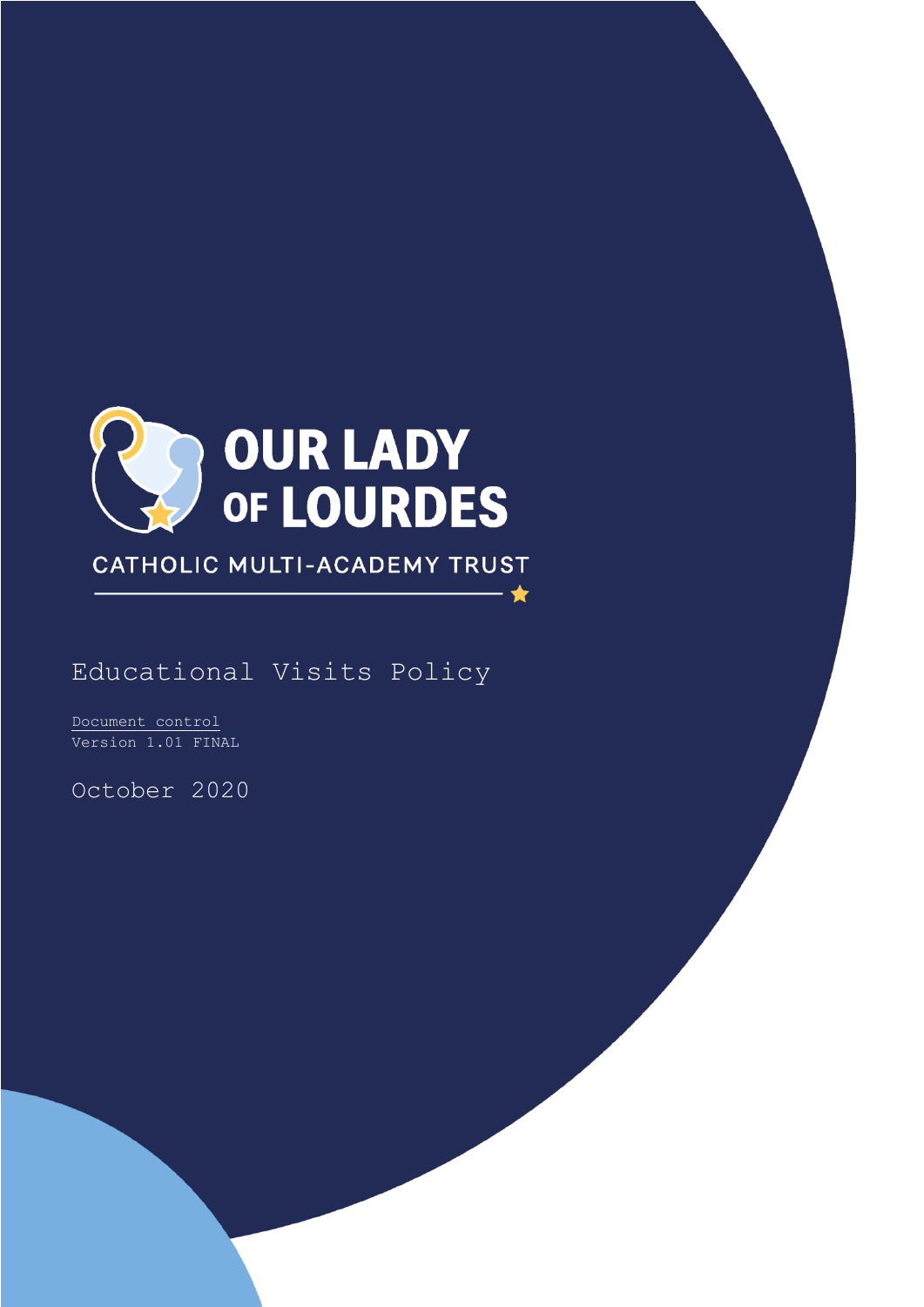Trust Mission Statement

We are a partnership of Catholic schools and our aim is to provide the very best Catholic education for all in our community and so improve life chances through spiritual, academic and social development.

We will achieve this by:

- Placing the life and teachings of Jesus Christ at the centre of all that we do
- Following the example of Our Lady of Lourdes by nurturing everyone so that we can all make the most of our God given talents
- Working together so that we can all achieve our full potential, deepen our faith and know that God loves us
- Being an example of healing, compassion and support for the most vulnerable in our society

Judges 18 v5-6 NIV

<u>approval. And the second second second second second second second second second second second second second se</u><br>And the second second second second second second second second second second second second second second se

5. Then they said to him, "Please inquire of God to learn whether our journey will be successful."

6. The priest answered them, "Go in peace. Your journey has the LORD's

| Author                                                                      | Dave Burrough                             |
|-----------------------------------------------------------------------------|-------------------------------------------|
| Reviewer:                                                                   | Finance & Estates<br>OLOL.<br>Trust Board |
| Policy Review date:                                                         | October 2023                              |
| This Policy was approved and<br>adopted by the Academy Trust<br>Company on: | October 2020                              |

Our Lady of Lourdes Catholic Multi-Academy Trust - Company Number: 7743523 Registered Office: 1st Floor, Loxley House, Riverside Business Park, Tottle Road, Nottingham NG2 1RT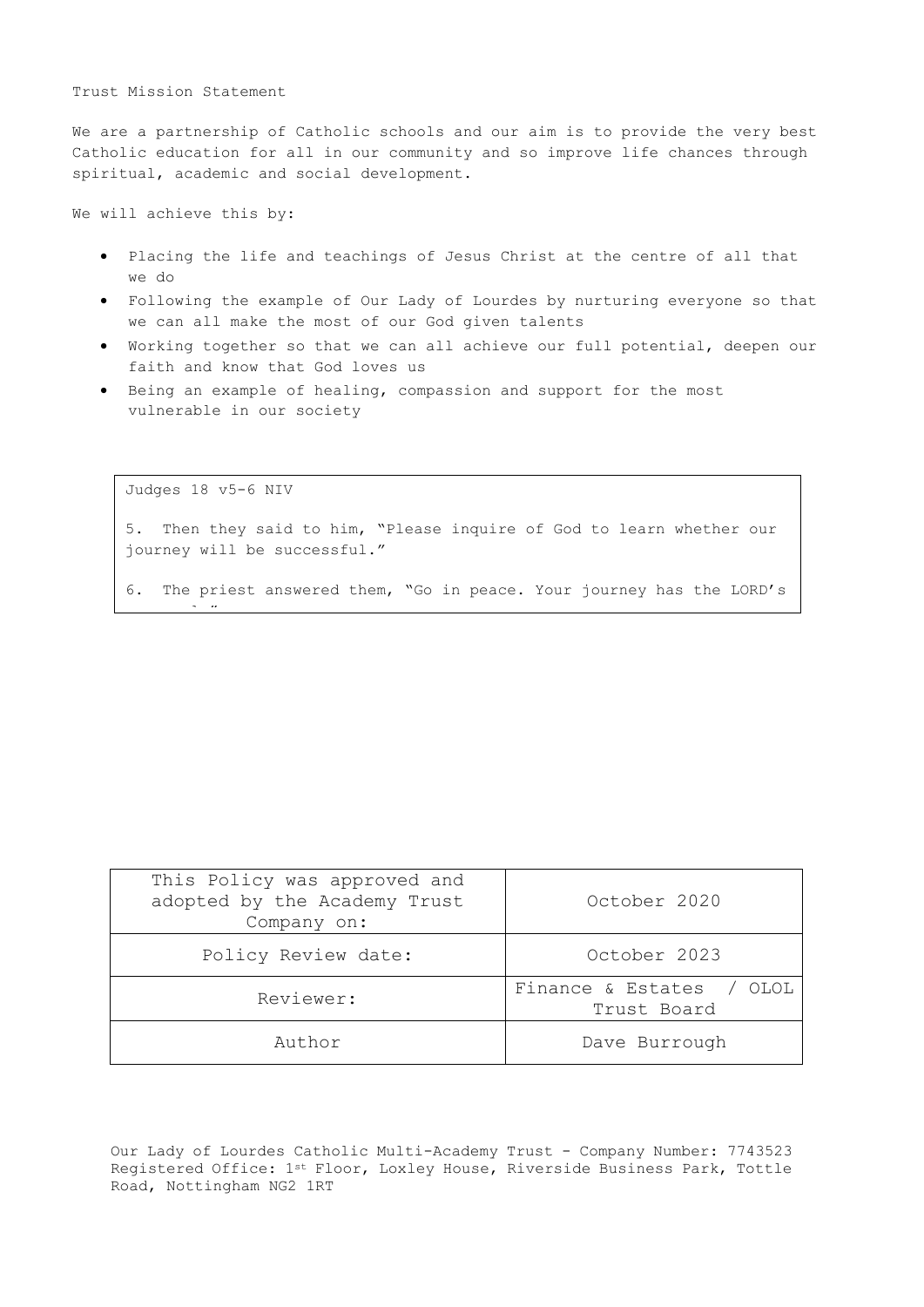# **Contents**

- <span id="page-2-0"></span>**1. [Introduction](#page-2-0)**
- <span id="page-2-1"></span>**2. [Scheme of Delegation](#page-2-1)**
- <span id="page-2-2"></span>**3. [Arrangements](#page-2-2)**
- <span id="page-2-3"></span>**4. [Transport](#page-2-3)**
- <span id="page-2-4"></span>**5. [Contacts](#page-2-4)**
- <span id="page-2-5"></span>**6. [Local Arrangements](#page-2-5)**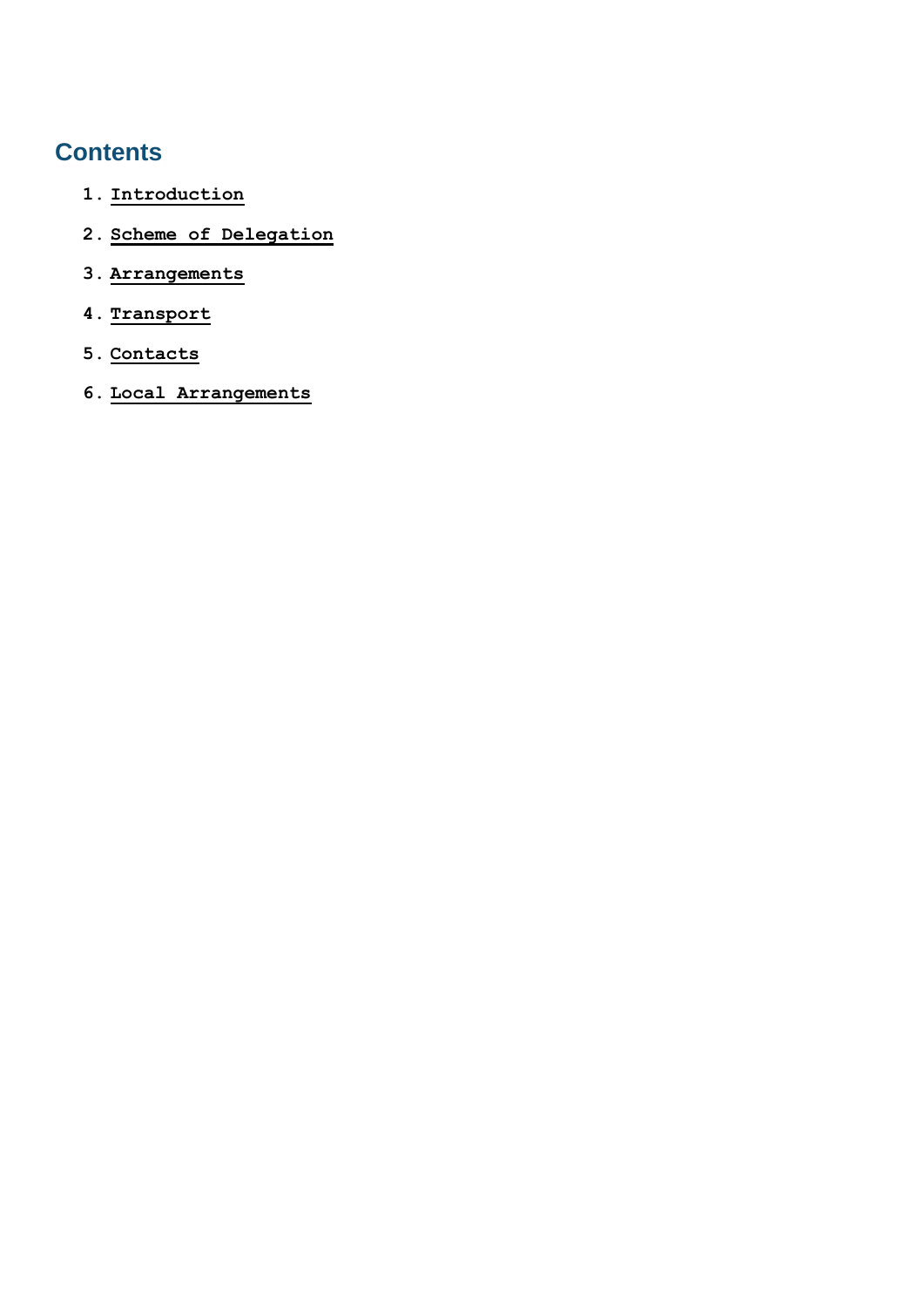## **1. Introduction**

The Trust recognises that the participation of children and young people in a wide range of visits, journeys and experiences is important in promoting learning and development.

The Trust acknowledges and accepts its duty under the Health and Safety at Work Act 1974 and subordinate health and safety legislation and acknowledges the requirement to ensure that participants are kept safe whilst on visits and journeys away from their normal place of attendance.

This policy sets out the scheme of delegation for managing and authorising educational visits.

The Trust has adopted Nottingham City Councils Offsite Educational Visits Policy 1819 guidance. Where 'Educational Visits' or 'Visits' are referenced within this policy, this includes any educational or off-site-visit from any of the Trust's sites including sporting arrangements.

## **2. Scheme of Delegation**

Responsibility for all educational visits rests with the Academy Head Teacher. The respective roles of each are outlined within Nottinghamshire County Council's Visits Guidance for Children and Young People.



The Duty Holder under the Health and Safety at Work Act 1974, subordinate health and safety legislation

The person responsible for overall day-to-day management at

The third-party service provider nominated by the Trust to provide suitable and sufficient health and safety advice and management systems to enable safe educational visits to be planned, organised and authorised. SOLAR authorisation is required for overnight and residential visits

The person within each Academy responsible for authorising non-overnight and non-residential visits

The person within each Academy responsible for coordinating educational visits with the educational visit leader

The person authorised by the Head Teacher to organise and lead the educational visit

The members of staff assisting the Visit Leader to supervise the visit.

## **The Trust Health & Safety Coordinator**

 The Trust Health & Safety Coordinator will make suitable and sufficient arrangements through the procurement of suitable health and safety advice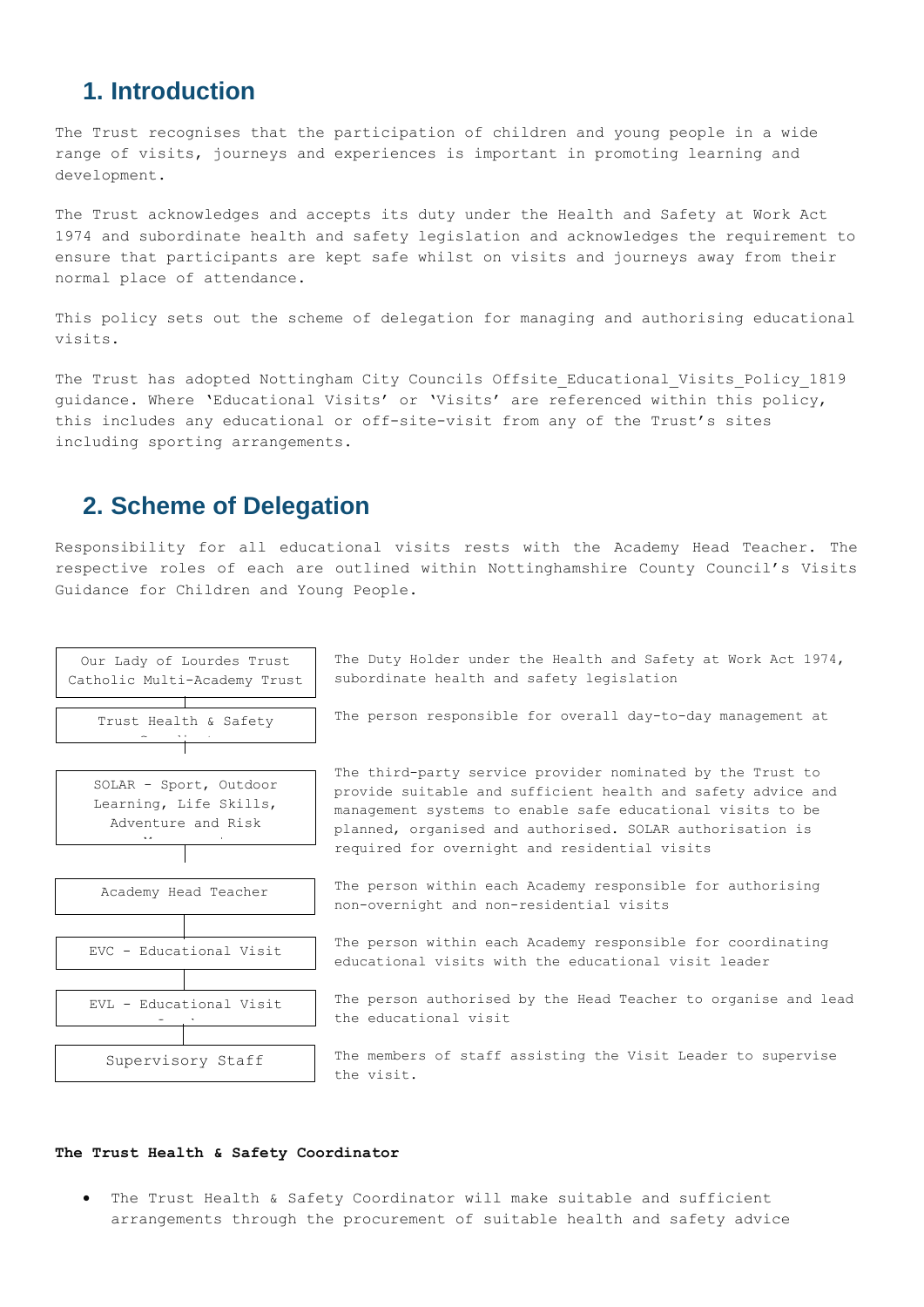services and management systems to enable academies to arrange, manage and authorise educational visits in accordance with this policy. The Trust Health & Safety Coordinator will liaise with SOLAR in respect of the provision of suitable EVOLVE system accounts for personnel at each Academy.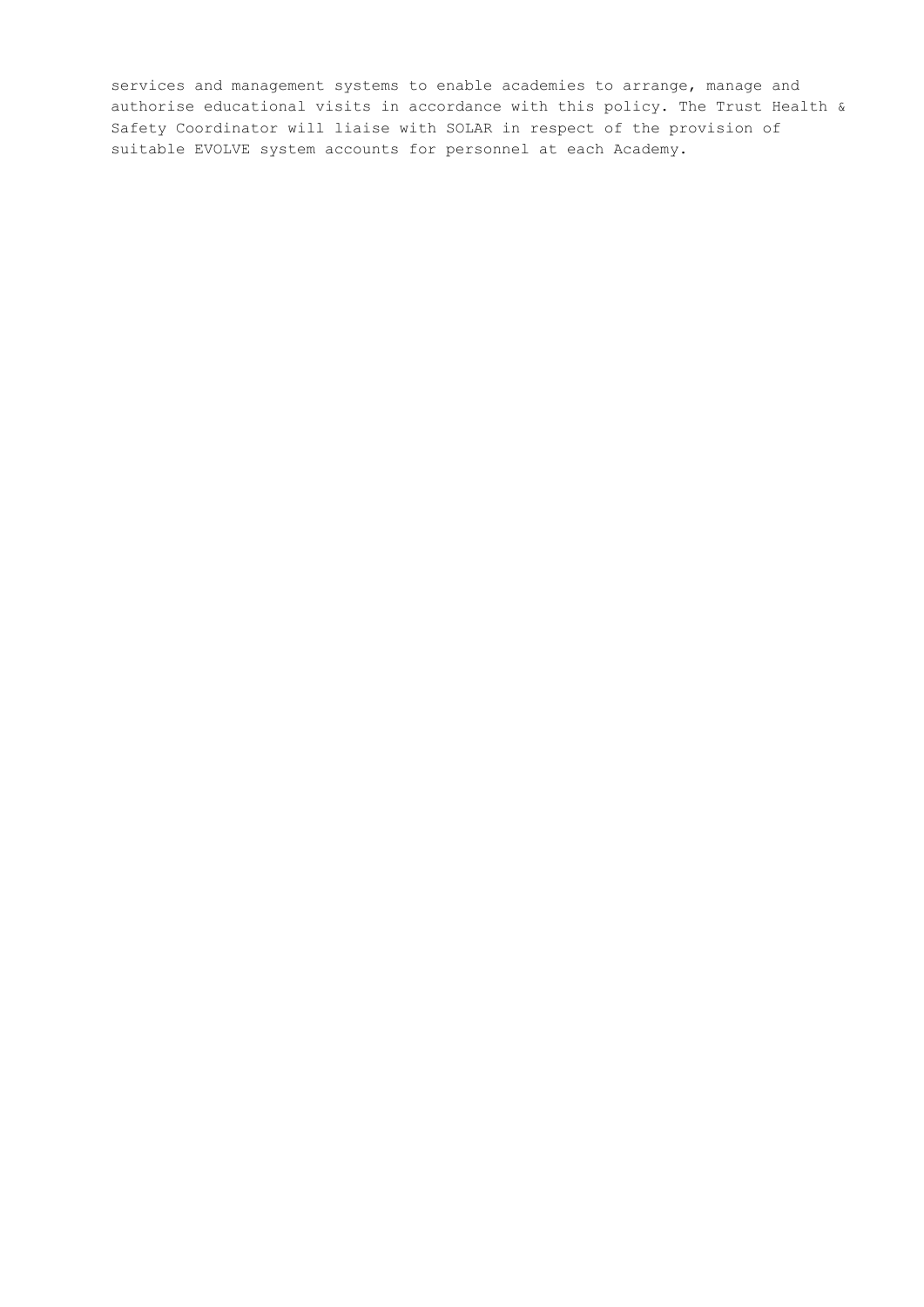## **SOLAR ( Sport, Outdoor Learning, Life Skills, Adventure and Risk Management) Service**

 The SOLAR ( Sport, Outdoor Learning, Life Skills, Adventure and Risk Management) Service will provide access to licensed access to EVOLVE including an unlimited number of user accounts at the required access levels. SOLAR will also provide advice and guidance in respect of educational visits at the planning and authorisation stage.

## **The Academy Head Teacher**

- The Academy Head Teacher will authorise all visits and where applicable seek the approval of SOLAR for the Local Authority for overnight and residential visits.
- The Academy Head Teacher will confirm the qualifications, training records and experience of the Educational Visit Leader who will lead the specific visit and the supervisory personnel, and will approve these people as suitable to lead/supervise the visit/s.
- The Academy Head Teacher will agree with a named Educational Visit Coordinator (EVC), the duties delegated to the EVC or in the absence of an EVC will fulfil this function themselves.
- The Academy Head Teacher will be conversant with the *Offsite\_Educational\_Visits\_Policy\_1819* guidance available to download from the [SOLAR website](https://evolve.edufocus.co.uk/evco10/evchome_public.asp?domain=nottinghamcityvisits.org.uk) and from the Trust Estates Portal >> Common Documents >> EVC [Resources >>](https://ololcmat.sharepoint.com/sites/EstatesPortal)

#### **The Educational Visit Coordinator (EVC)**

- The Educational Visit Coordinator will undertake duties as agreed between themselves and the Academy Head Teacher.
- The Educational Visit Coordinator will have received suitable and sufficient training to perform the role as well as having knowledge of good practice issued by Government Departments, National Governing Bodies and national interest groups (available from SOLAR).
- The Educational Visit Coordinator will be conversant with the *Offsite\_Educational\_Visits\_Policy\_1819* guidance available to download from the [SOLAR website](https://evolve.edufocus.co.uk/evco10/evchome_public.asp?domain=nottinghamcityvisits.org.uk) and from the Trust Estates Portal >> Common Documents >> EVC [Resources >>](https://ololcmat.sharepoint.com/sites/EstatesPortal)

#### **The Educational Visit Leader (EVL)**

- The Educational Visit Leader will liaise with the EVC throughout the planning and preparation of their trip to ensure that any activities or events that may place staff or other participants at significant risk are assessed and that safety measures are in place prior to the trip taking place.
- The Educational Visit Leader will ensure that all parents of children on their trip are provided with all required information, which may include risk assessment information, and that any questions raised are answered prior to the trip taking place.
- The Educational Visit Leader will have overall responsibility for that visit whilst it is underway.
- The Educational Visit Leader will be fully familiar with emergency procedures and contact numbers.
- The Educational Visit Leader will be conversant with the *Offsite\_Educational\_Visits\_Policy\_1819* guidance available to download from the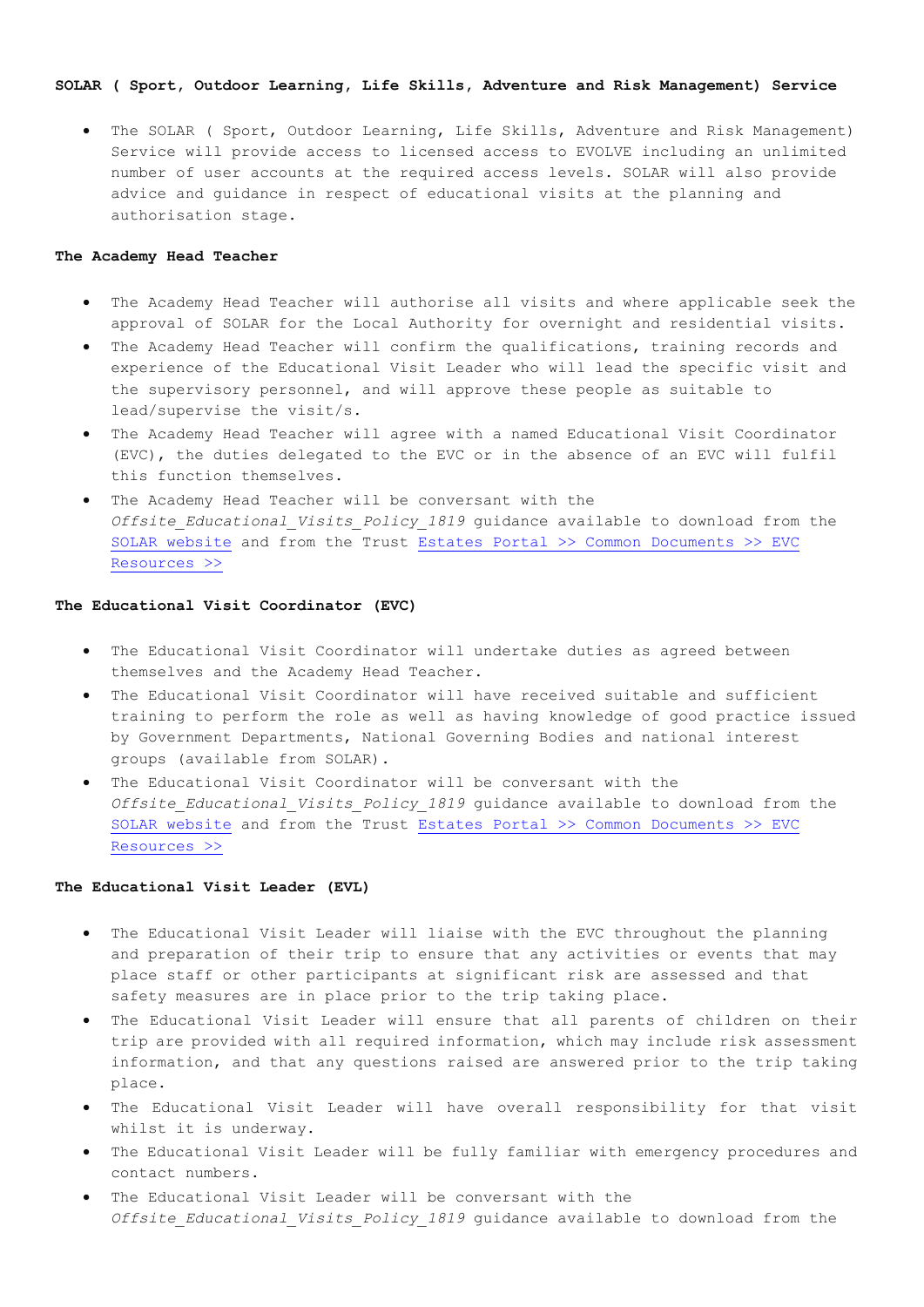[SOLAR website](https://evolve.edufocus.co.uk/evco10/evchome_public.asp?domain=nottinghamcityvisits.org.uk) and from the Trust [Estates Portal >> Common Documents >>](https://ololcmat.sharepoint.com/sites/EstatesPortal) EVC [Resources >>](https://ololcmat.sharepoint.com/sites/EstatesPortal)

## **Supervisory Staff**

- Supervisory Staff assisting with supervision on any trip will be conversant with the specific risk assessments for that event.
- Supervisory Staff will be conversant with the *Offsite\_Educational\_Visits\_Policy\_1819* guidance available to download from the [SOLAR website](https://evolve.edufocus.co.uk/evco10/evchome_public.asp?domain=nottinghamcityvisits.org.uk) and from the Trust Estates Portal >> Common Documents >> EVC [Resources >>](https://ololcmat.sharepoint.com/sites/EstatesPortal)

## **All Staff**

- All staff will ensure that the requirements of any risk assessments, risk control procedures and safe systems are followed.
- All staff will ensure that once the trip has started, where any previously unforeseen hazards or risks are identified, that they are brought to the attention of the Visit Leader without delay.
- All staff will feed back information to the Visit Leader to enable a full review of the trip to be completed.

## **3. Arrangements**

It is especially important that staff use the most up to date guidance when planning and executing visits away from their normal place of work. The online visit planning and approval system (EVOLVE) has been developed to facilitate this and is regularly updated. EVOLVE is provided through the SOLAR Service. Academies must use this system.

The Trust identifies 3 categories of Educational Visits which require differing levels of approval:

## **Category A – Locally Approved Visits**

Reoccurring Educational Visits forming a normal part of the academy's regular activities such as sports fixtures. All such Educational Visits will be authorised and approved by the Head Teacher.

### **Category B - EVOLVE Approved Visits**

Educational Visits not normally forming part of the Academies regular activities such as all day excursions or trips. All such events will be processed via the EVOLVE system and authorised and approved by the Head Teacher.

### **Category C SOLAR Approved Visits**

Residential visits, Overnight Visits, Educational Visits requiring specific competency to deliver or events that are more hazardous. All category C Educational Visits will be processed via the EVOLVE system, approved by the Academy Head Teacher and will only proceed once approved by SOLAR.

Where the Academies use external providers for activity provision, suitable assurance must be sought to ensure that they are suitable and appropriate for use. The Department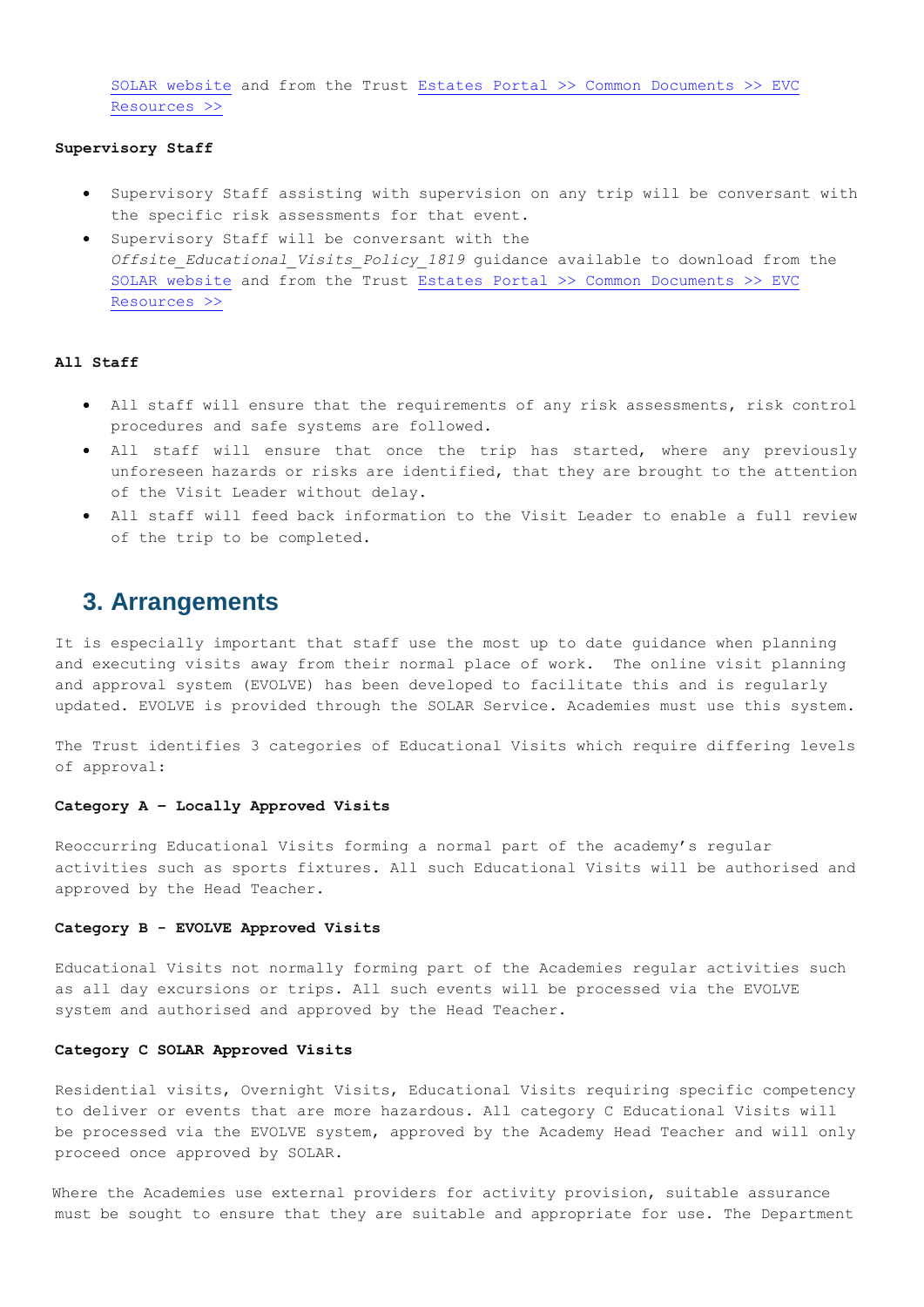for Education (DfE) recommends that LOTC (Council for Learning Outside the Classroom) accreditation be sought for activity providers. LOTC accreditation is awarded on a 3 year cycle. In years 2 and 3 an LOTC accreditation should be supplemented by other suitable assurances which may include assessment visits to proposed providers and destinations by the EVL and requesting updated assurances in the form of documentation.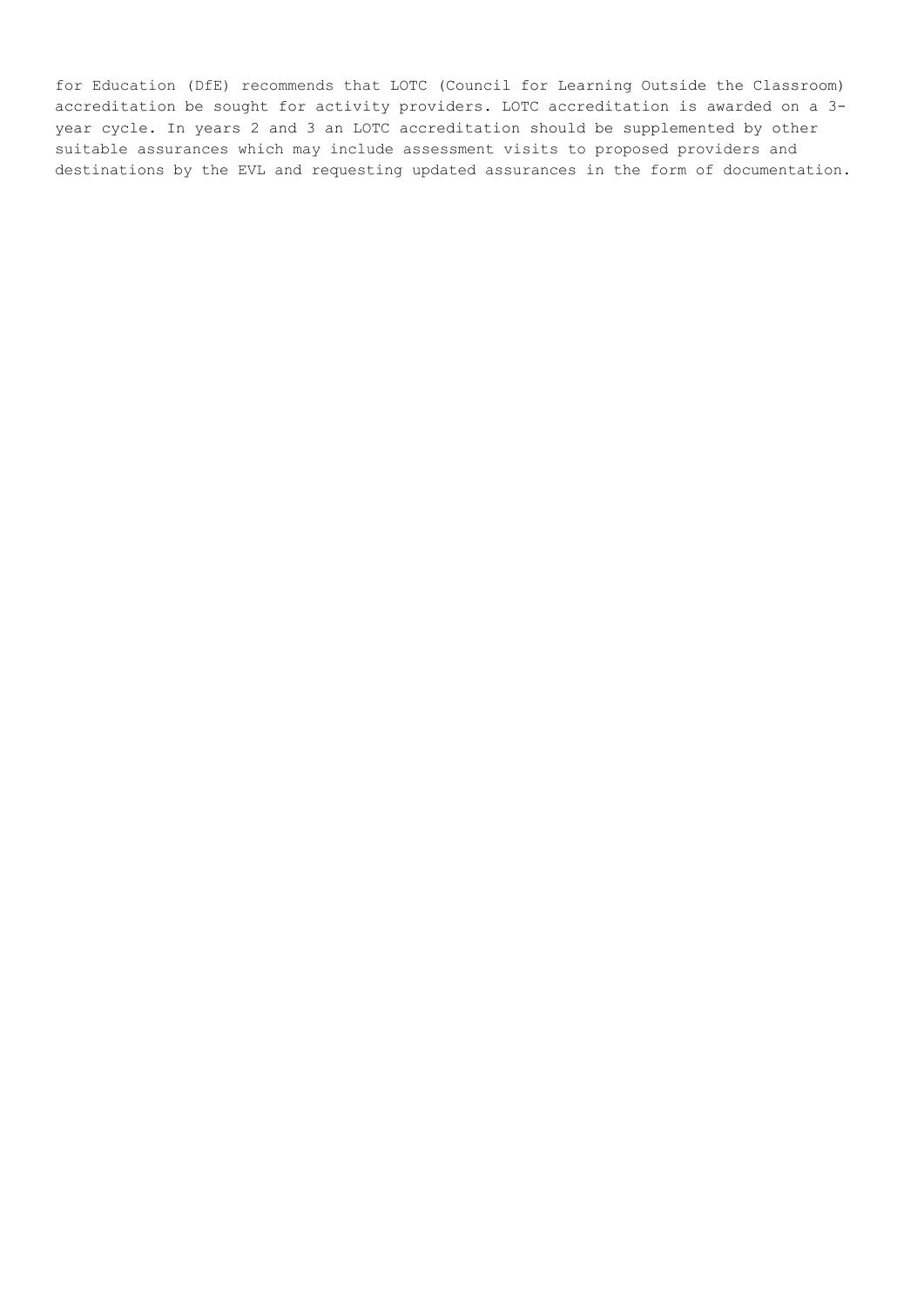## **4. Transport**

## **Trust Mini Bus Transport**

Please refer to the Trust Mini Bus Policy.

### **Staff Private Vehicle Transport**

Staff are required to register their vehicle prior to use.

## **Parent or Carer Private Vehicle Transport**

Consent should be obtained from the parent or carer of the child being transported prior to a child being transported in another parent's private vehicle.

## **5. Contacts**

**Trust Health & Safety Coordinator** E. [D.Burrough@ololcatholicmat.co.uk](mailto:D.Burrough@ololcatholicmat.co.uk) T. 0115 955 62 62 M. 07858 284 509

**SOLAR - Sport, Outdoor Learning, Life Skills, Adventure and Risk Management** W. [https://evolve.edufocus.co.uk/evco10/evchome\\_public.asp?domain=nottinghamcityvisits.or](https://evolve.edufocus.co.uk/evco10/evchome_public.asp?domain=nottinghamcityvisits.org.uk) [g.uk](https://evolve.edufocus.co.uk/evco10/evchome_public.asp?domain=nottinghamcityvisits.org.uk) T. 0115 947 6202 (Ext 238) E. [Andrew.Smith@collegest.org.uk](mailto:Andrew.Smith@collegest.org.uk)

### **General Health & Safety Advice**

E. [David.Thompson@nottinghamcity.gov.uk](mailto:David.Thompson@nottinghamcity.gov.uk) T. 0115 87 64608 / Emergency Tel/SMS/WhatsApp 07817 887 168 (includes out of hours service)